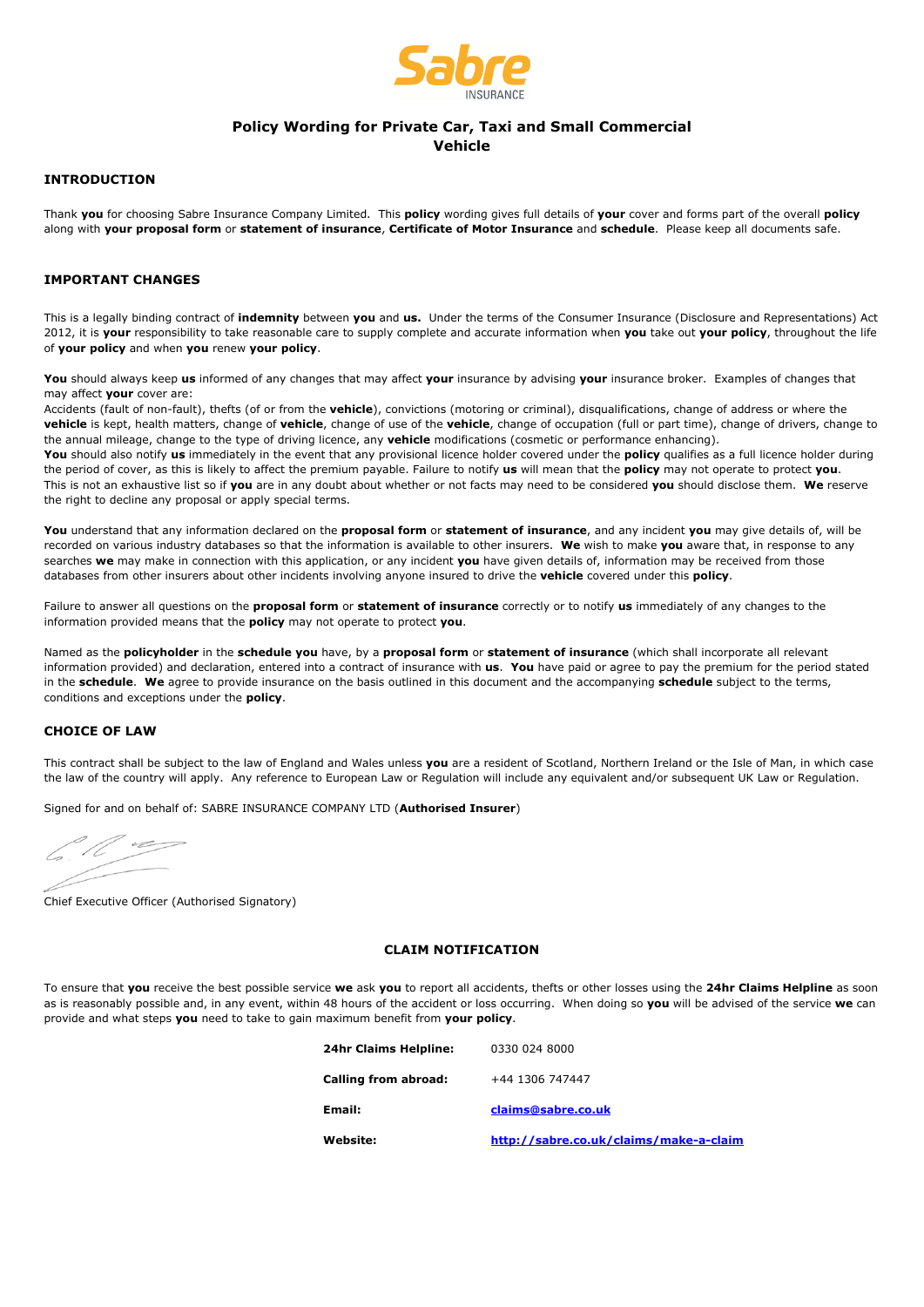## **CONTENTS**

| SECTION A - LOSS OF OR DAMAGE TO THE INSURED VEHICLE  2        |
|----------------------------------------------------------------|
|                                                                |
|                                                                |
| In-vehicle entertainment equipment and satellite navigation    |
| Courtesy car - (Comprehensive policies only excluding vans and |
|                                                                |
|                                                                |
|                                                                |
|                                                                |
|                                                                |
| Child car seats - (policy Limit - £100 per seat)  3            |
|                                                                |
|                                                                |
| SECTION B - LOSS OF OR DAMAGE TO THE INSURED VEHICLE BY        |
| 1)                                                             |
| Additional benefits for Comprehensive policies  3<br>2)        |
|                                                                |
| In-vehicle entertainment equipment and satellite navigation    |
|                                                                |
|                                                                |
|                                                                |
|                                                                |
|                                                                |
|                                                                |
|                                                                |
|                                                                |
|                                                                |
| 1)                                                             |
|                                                                |
| 2)                                                             |
| 3)<br>Mid term adjustments on telematics policies  5           |
|                                                                |
|                                                                |
| 1)                                                             |
| 2)                                                             |
| 3)                                                             |

|                                                 | 5)  |                                                      |  |  |  |
|-------------------------------------------------|-----|------------------------------------------------------|--|--|--|
|                                                 | 6)  |                                                      |  |  |  |
|                                                 | 7)  |                                                      |  |  |  |
|                                                 | 8)  |                                                      |  |  |  |
|                                                 | 9)  |                                                      |  |  |  |
|                                                 | 10) |                                                      |  |  |  |
|                                                 | 11) |                                                      |  |  |  |
|                                                 | 12) |                                                      |  |  |  |
|                                                 | 13) |                                                      |  |  |  |
|                                                 | 14) |                                                      |  |  |  |
|                                                 | 15) |                                                      |  |  |  |
|                                                 | 16) |                                                      |  |  |  |
|                                                 | 17) |                                                      |  |  |  |
|                                                 | 18) | Un-roadworthy, unsafe & insecure loads  6            |  |  |  |
|                                                 | 19) | Replacement parts, accessories & glass  7            |  |  |  |
|                                                 | 20) |                                                      |  |  |  |
|                                                 |     |                                                      |  |  |  |
| 1)                                              |     |                                                      |  |  |  |
| 2)                                              |     |                                                      |  |  |  |
|                                                 | a)  |                                                      |  |  |  |
|                                                 | b)  |                                                      |  |  |  |
|                                                 | c)  |                                                      |  |  |  |
| 3)                                              |     |                                                      |  |  |  |
| 4)                                              |     |                                                      |  |  |  |
| 5)                                              |     |                                                      |  |  |  |
| 6)                                              |     |                                                      |  |  |  |
| 7)                                              |     | Avoidance of certain terms and rights of recovery  8 |  |  |  |
| 8)                                              |     |                                                      |  |  |  |
| 9)                                              |     | 8                                                    |  |  |  |
|                                                 |     |                                                      |  |  |  |
|                                                 |     | Cancelling outside the Cooling off period  8         |  |  |  |
|                                                 |     |                                                      |  |  |  |
| FINANCIAL SERVICES COMPENSATION SCHEME (FSCS) 9 |     |                                                      |  |  |  |
|                                                 |     |                                                      |  |  |  |
|                                                 |     |                                                      |  |  |  |
|                                                 |     |                                                      |  |  |  |
|                                                 |     |                                                      |  |  |  |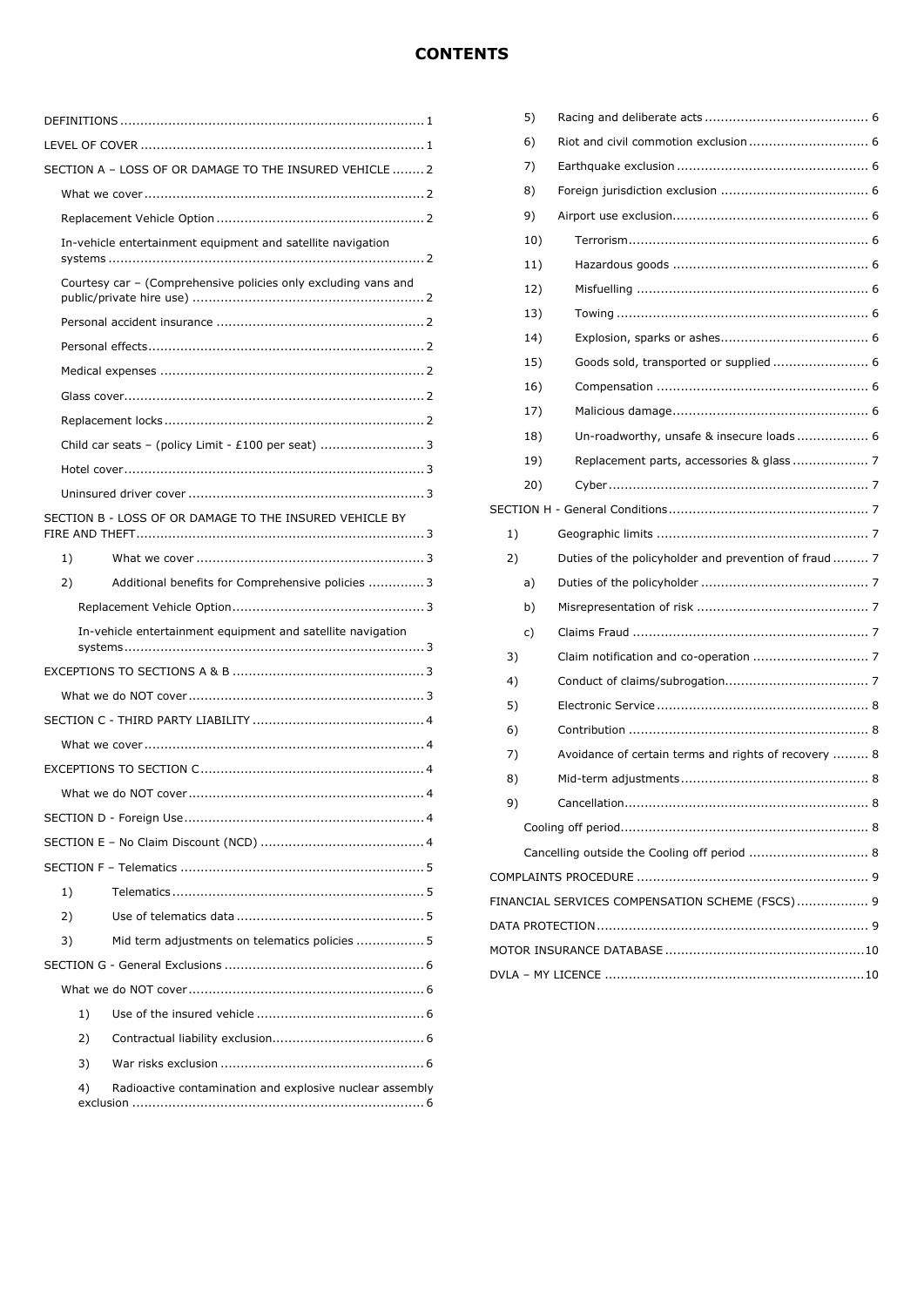#### **DEFINITIONS**

**Agent** – An **agent** is a person or independent company instructed by us to act on our behalf.

**Approved repairer -** A facility approved by **us** for the repair, damage assessment and/or storage of **your vehicle**.

**Certificate of Motor Insurance** – Evidence that the **vehicle** is insured as required by **Road Traffic Law**.

**Courtesy car –** A small **vehicle** provided by an **approved repairer** for use while **your** own **vehicle** is being repaired.

**Endorsement** - An alteration to the terms of the **policy**. Where applicable this is shown in **your schedule** and set out in the section of the **policy** wording headed **ENDORSEMENTS**.

**Excess** - The first amount of any claim for loss of or damage to **your vehicle** which **you** must pay. This includes any compulsory, voluntary and young driver **excess** which may also apply as shown in the young driver **excess** table.

**Great Britain** - United Kingdom of **Great Britain,** Northern Ireland and the Isle of Man.

**Hazardous Goods** - The term **hazardous goods** means those referred to in the European Agreement concerning the International Carriage of Dangerous Goods by Road (ADR).

**Indemnity** - Legal principle to ensure **you** are placed as near as possible in the same position after a loss, as **you** occupied immediately before the loss, by providing compensation for **your** losses and liabilities.

**Intermediary** – The **intermediary** who placed **your** insurance with **us**, is acting on **your** behalf and is the contact **you** will use for matters relating to this **policy**.

Loss of any limb – Severance at or above the wrist or ankle, or the total and irrecoverable loss of use of a hand, arm, foot or leg.

**No Claim Discount (NCD)** – is a count of the number of years in which **you** have not made a claim on **your vehicle** insurance **policy**. The more years of **No Claim Discount you** acquire, the more significant the discount is on **your** premium.

**Period of Insurance** - The duration of this **policy** as shown in the **schedule** and **Certificate of Motor Insurance**.

**Policy** – The contract of insurance between **us,** the **insurer** and **you,** the **policyholder.**

**Policyholder** – The person or company in whose name the insurance **policy** is held.

**Proposal form/ statement of insurance** – The form containing the information **you** have disclosed and declared as accurate for the purposes of entering into this insurance contract.

**Road Traffic Law** - The law which governs the driving or use of any **vehicle** within the United Kingdom including the Road Traffic Act 1988, all related and subsequent legislation and the requirement to maintain membership of the Motor Insurers Bureau and abide by the Articles of Association.

**Schedule** - The **schedule** should be read in conjunction with the **policy**. It provides details of **you**, **us**, the **vehicle**, cover, **endorsements**, premium and **excesses** where applicable.

**Spouse/Civil Partner** - **Your** legally married partner.

**Telematics and Telematics Dashboard (where applicable)** - Electronic equipment professionally fitted to **your vehicle** or an enabled smartphone app which records and transmits **vehicle** data to **us**. **Your** personal online login area which displays information based on **your** driving behaviour and includes **your statement of insurance** along with other important documents.

**Trailer** - Any **trailer** or caravan (other than a disabled mechanically propelled **vehicle**) that is attached to the **insured vehicle**.

**Vehicle/car/van/taxi–** A mechanically propelled **vehicle** as defined in Section 185 of the RTA which does not exceed 3000kg if designed solely for the carriage of passengers and their effects or if constructed or adapted for use for the conveyance of goods, **excluding vans** or commercial **vehicles** exceeding 3000 kg, invalid carriages, motor cycles, tractors and **trailers**.

**We/us/our/insurer** – Sabre Insurance Company Limited

**You/Your** - The person shown as the **policyholder** in the **schedule**.

**Your vehicle/insured vehicle** – The **vehicle** shown on the **proposal form, statement of insurance, Certificate of Motor Insurance** and **schedule**. Permanently fitted accessories (excluding in-**vehicle** entertainment, communication or navigation equipment) are included in this definition.

## **LEVEL OF COVER**

Comprehensive Cover – Sections A, B, C, D, E, G, H

Third Party, Fire & Theft Cover – Sections B, C, D, E, G, H

Third Party Only Cover – Sections C, D, E, G, H

Section F (**Telematics**) may also apply if stated in **your schedule**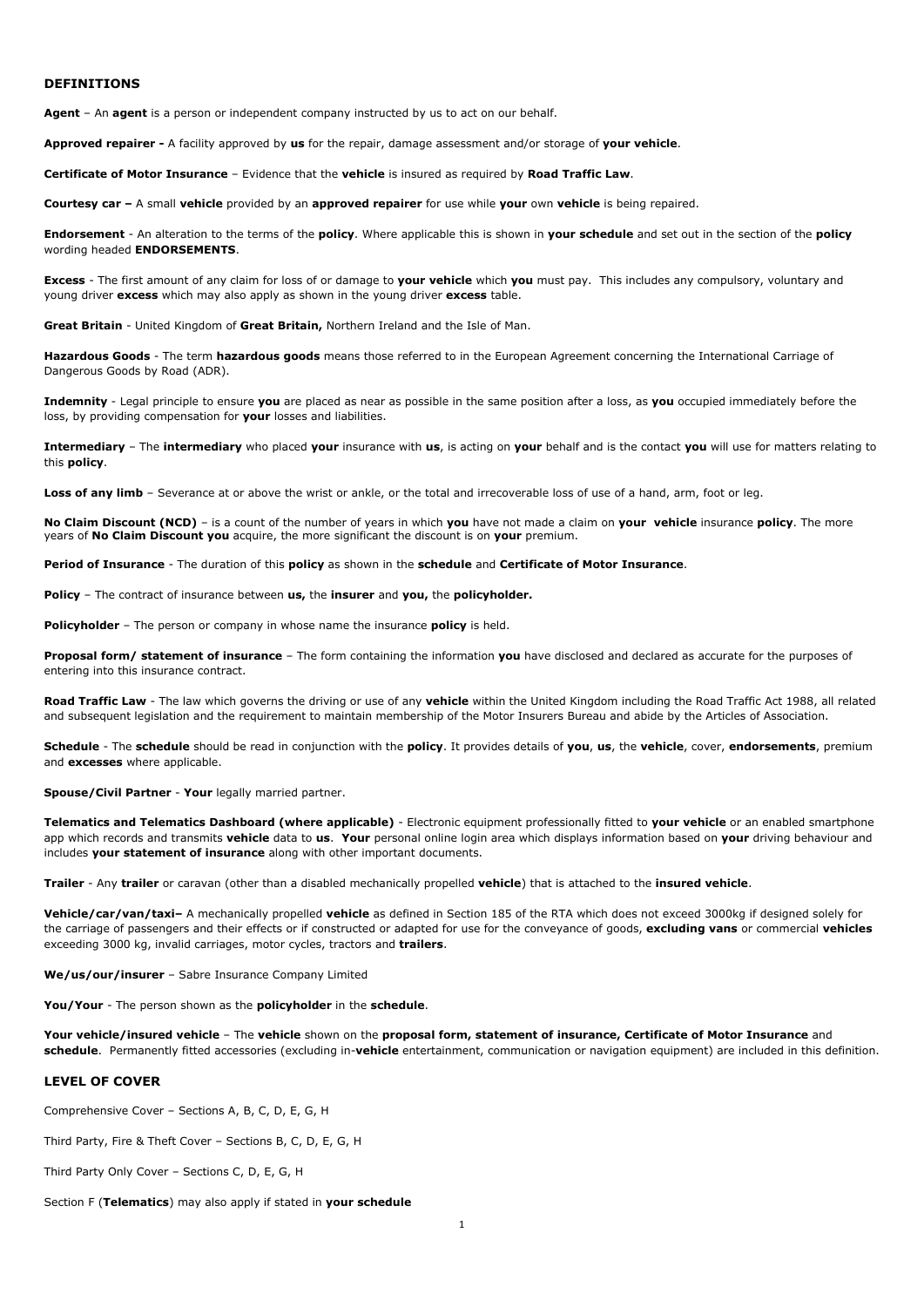## **SECTION A – LOSS OF OR DAMAGE TO THE INSURED VEHICLE**

This section only applies if cover shown on the **schedule** is Comprehensive.

#### **What we cover**

**We** will indemnify **you** against loss of, or damage to, **your vehicle** caused accidentally or as a result of a malicious act or vandalism. In the event of a claim **you** will be required to pay the **excess** shown on **your schedule** plus any young driver **excess** that may also apply if the **vehicle** is or was last in the custody or control of an insured person who is aged between 17 and 24. Young driver **excesses** are charged according to age and **vehicle** value per the table below:

| <b>Vehicle Value</b>   |         |         |         |       |
|------------------------|---------|---------|---------|-------|
| Driver                 | £101 to | £201 to | £301 to | Above |
| Age                    | £200    | £300    | £500    | £501  |
| $17 - 24$<br>inclusive | £50     | £100    | £150    | £200  |

Under this section **we** will:

- arrange and pay for the recovery and protection of **your vehicle** and remove it to a place of safe storage if **you** contact the claims helpline. Should **you** choose to arrange **your** own recovery then **we** will pay the reasonable costs towards this service.
- have the option to settle the claim by repair or replacement of **your vehicle** or paying in cash the amount of the loss or damage. The maximum amount payable will be the market value or declared value, whichever is the lower.
- pay the reasonable costs of moving **your vehicle** to the nearest repairer and returning it after repair to **your** address in **Great Britain**

If **your vehicle** is the subject of a hire purchase or leasing agreement and **we** decide to pay in cash the amount of the loss or damage, payment will be made to the legal owner whose receipt shall constitute a full discharge. **You** will remain liable to the legal owner for any amount that **you** owe under the terms of any agreement that exceeds the payment due under the terms of the **policy**. If the payment due under the terms of the **policy** exceeds the amount owed to the hire purchase or leasing company, the balance will be paid to **you** directly.

**We** may use warranted replacement parts, which are not supplied by the manufacturer of **your vehicle**. **We** guarantee all repairs carried out by **our approved repairers** for 5 years.

#### **Replacement Vehicle Option**

**We** will pay the cost of replacing **your vehicle** with a new **vehicle** of the same make, model and specification, if **your vehicle** has been owned only by **you** since the date of its first registration as new, and within twelve months of such date is:

- stolen and not recovered or
- damaged to the extent that the cost of repairs exceed 59% of the manufacturer's current retail price (including **Vehicle** Tax and VAT).

This provision only applies where the **vehicle** has a recorded mileage no greater than 10,000 miles at the time of loss or damage. In the event of settlement under this provision the original **vehicle** will become **our** property. If a replacement **vehicle** of the same make, model and specification is not available, **we** will, where possible, offer to provide a similar **vehicle** of identical list price. If this is not acceptable to **you**, **we** will not pay more than the market value of the **vehicle** at the time of the loss. The replacement **vehicle** option is not available where the **insured vehicle** is a **van**, commercial **vehicle** or **taxi**.

#### **In-vehicle entertainment equipment and satellite navigation systems**

**We** will cover the complete cost of replacing in-**vehicle** entertainment and satellite navigation systems if they were factory or main dealer fitted and were in the **vehicle** at the time of first registration.

#### **Courtesy car – (Comprehensive policies only excluding vans and public/private hire use)**

**We** guarantee a **courtesy car** will be provided for the duration of **your** repair once the claim has been accepted and **your vehicle** is confirmed as repairable by **our approved repairer**. In the event that **your vehicle** is a total loss there is no entitlement to a **courtesy car**.

The benefit is designed to keep **you** mobile and minimise any inconvenience following an accident. The **courtesy car** will not be an exact replacement for the type of **vehicle you** have on cover, typically it will be a small **car** with manual transmission. There may be a delay in providing a **courtesy car** if an accident occurs over a weekend or bank holiday, if **your vehicle** might be a total loss and is awaiting assessment, or following an extreme weather event.

**We** do not provide **courtesy cars** outside **Great Britain** and **you** are not permitted to take any **courtesy car** provided out of these geographical areas.

## **Personal accident insurance**

If **you**, or **your** legally married **spouse** or **civil partner**, sustain any injury whilst driving or travelling as a passenger in the **vehicle** covered under this **policy** and, within three months of the date of the accident, the injury solely and directly results in:

- a) death.
- b) total and permanent loss of sight in one or both eyes.
- c) **Loss of any limb.**

**We** will pay a maximum amount of £5,000 to the injured party or to his or her legal representative.

This benefit will not be payable:

- a) for suicide or attempted suicide.
- b) if the driver was under the influence of drink or drugs.
- c) if the injured person was not complying with the law regarding seat belts.

#### **Personal effects**

**We** will, at **your** request, pay a maximum of £150 for any one occurrence in respect of loss or damage to personal effects in **your vehicle**. **We** will not be liable for:

- a) mobile telephones.
- b) portable satellite navigation systems.
- c) dash cams or other recording devices.
- d) money, stamps, tickets, documents or securities.
- e) tools, goods or samples carried in connection with any business or trade.
- f) the theft of personal property from a convertible **car** unless the property is stolen from a locked luggage compartment or glove box.
- g) property covered under any other insurance **policy**.

#### **Medical expenses**

**We** will pay medical expenses incurred up to £100 for each occupant injured in an accident involving **your vehicle**.

#### **Glass cover**

**We** will pay the cost of repair or replacement of glass windscreens and windows from accidental damage and the cost of repairing resultant scratching of the bodywork.

For glass replacement an **excess** of £85 will apply to each glass panel. Where the replacement is carried out by **our approved repairer**, cover is unlimited, but if carried out by an unapproved repairer cover is limited to £150 (before deduction of the £85 **excess**). For windscreen repair an **excess** of £20 will apply to each claim.

We do not cover replacement of or repair to sunroofs or glass roofs under this section of the **policy**. Any payment made under this section shall not prejudice **your** entitlement to **No Claim Discount**.

#### **Replacement locks**

If the keys to **your vehicle** are stolen then **we** will pay up to a maximum of £500, after deducting any **excesses**, towards the cost of replacing keys or key cards, door locks and/or boot lock, ignition/steering lock, lock transmitter and central locking interface,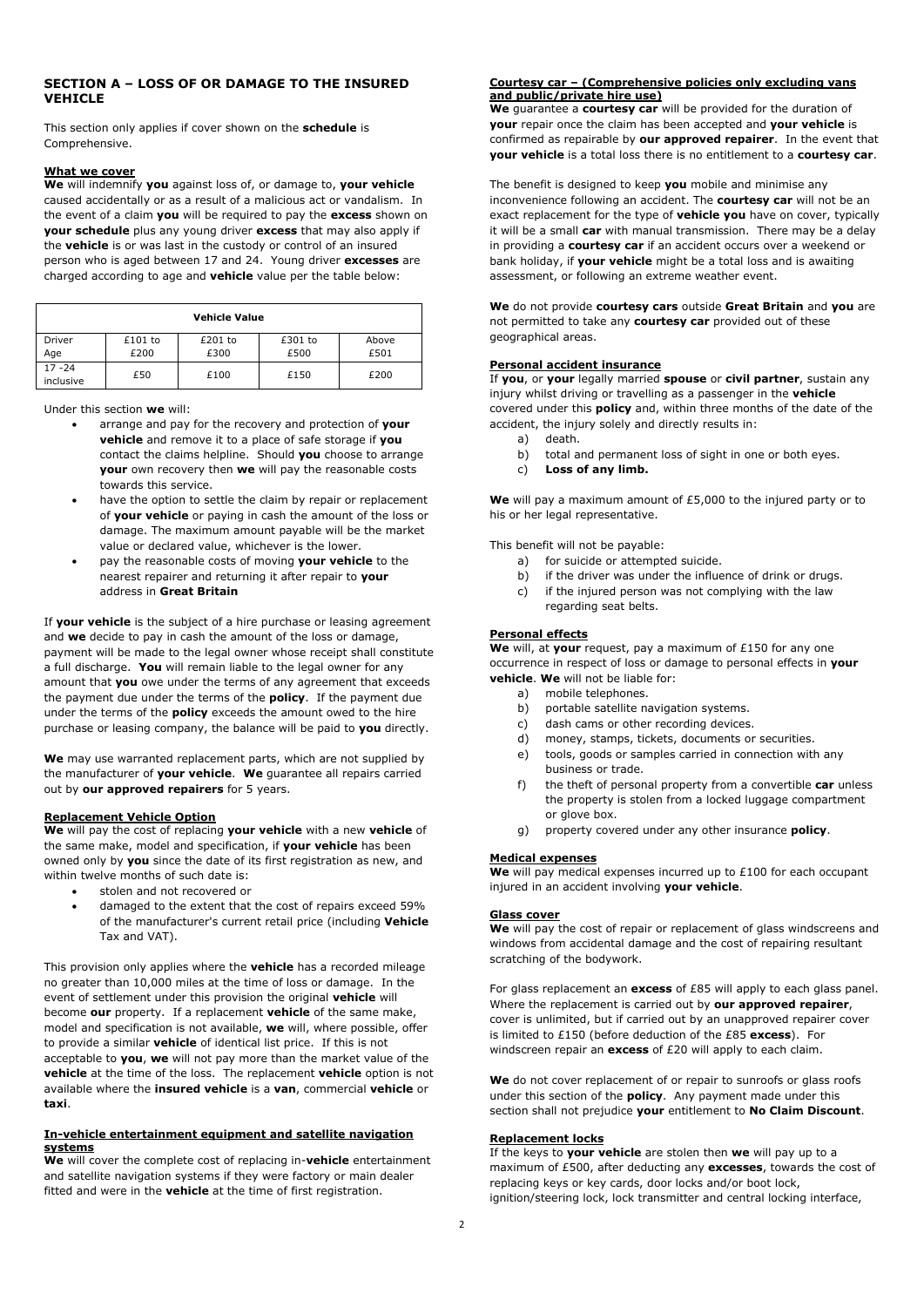providing it can be established that the identity of the garaging address of **your vehicle** is known to any person in receipt of such keys or transmitters.

Any payment made under this section will prejudice **your** entitlement to **No Claim Discount**.

#### **Child car seats** – (**policy** Limit - £100 per seat)

If child seats are fitted in **your vehicle**, and **your vehicle** is involved in an accident or damaged following fire or theft, **we** will pay up to £100 per seat towards the cost of replacement even if there is no apparent damage to the seat. A claim for child seats can only be made if **you** are already making a valid claim for damage to **your vehicle** which is accepted under Sections A or B of this **policy**.

#### **Hotel cover**

**We** will reimburse hotel expenses up to the maximum amount of £200 in total following an accident, fire or theft in the event that **your vehicle** is no longer roadworthy and **you** are stranded away from **your** home. A copy of the invoice for **your** stay must be provided and **we** will not pay in **excess** of the amount that it would otherwise cost for **you** to reasonably take any alternative and available form of transport to take **you** and **your** passengers to **your** home address.

The **policy** will not meet the cost of any accommodation booked prior to the accident or loss occurring.

#### **Uninsured driver cover**

Should **you** or a named driver on the **policy** be involved in an accident caused by an uninsured motorist, **we** will not reduce **your No Claim Discount** or charge **you** any **excess** in respect of the claim **you** make. This is subject to **you** providing a valid **vehicle** registration, and the make, model and colour of the **vehicle** that hit **you** along with the driver's details. This only applies where the driver of **your vehicle** was not at fault.

## **SECTION B - LOSS OF OR DAMAGE TO THE INSURED VEHICLE BY FIRE AND THEFT**

This section applies if cover shown on the **schedule** is Comprehensive or Third Party Fire and Theft.

#### **1) What we cover**

**We** will indemnify **you** in respect of loss of or damage to **your vehicle** caused by fire, explosion, theft or attempted theft (excluding fire by vandalism or malicious intent). In the event of a claim **you** will be required to pay the **excess** shown on **your schedule** plus any young driver **excess** that may also apply if the **vehicle** is or was last in the custody or control of an insured person who is aged between 17 and 24. Young driver **excesses** are charge according to age and **vehicle** value per the table below:

| <b>Vehicle Value</b>   |                   |                 |                 |               |
|------------------------|-------------------|-----------------|-----------------|---------------|
| Driver<br>Age          | $£101$ to<br>£200 | £201 to<br>£300 | £301 to<br>£500 | Above<br>£501 |
| $17 - 24$<br>inclusive | £50               | £100            | £150            | £200          |

Under this section **we** will:

- arrange and pay for the recovery and protection of **your vehicle** and remove it to a place of safe storage if **you** contact the claims helpline. Should **you** choose to arrange **your** own recovery then **we** will pay the reasonable costs towards this service.
- settle the claim by repair or replacement of **your vehicle** or paying in cash the amount of the loss or damage. The maximum amount payable will be the market value or declared value, whichever is the lower.
- **we** will pay the reasonable costs of moving **your vehicle** to the nearest repairer and returning it after repair to **your** address in **Great Britain.**
- If **your vehicle** is the subject of a hire purchase or leasing agreement and **we** decide to pay in cash the amount of the loss or damage, payment will be made to the legal owner

whose receipt shall constitute a full discharge. **You** will remain liable to the legal owner for any amount that **you** owe under the terms of any agreement that exceeds the payment due under the terms of the **policy**. If the payment due under the terms of the **policy** exceeds the amount owed to the hire purchase or leasing company, the balance will be paid to **you** directly.

**We** may use warranted replacement parts, which are not supplied by the manufacturer of **your vehicle**. **We** guarantee all repairs carried out by **our approved repairers** for 5 years.

## **2) Additional benefits for Comprehensive policies**

#### **Replacement Vehicle Option**

**We** will pay the cost of replacing **your vehicle** with a new **vehicle** of the same make, model and specification, if **your vehicle** has been owned only by **you** since the date of its first registration as new, and within twelve months of such date is:

- stolen and not recovered or
	- damaged to the extent that the cost of repairs exceed 59% of the manufacturer's current retail price (including **Vehicle** Tax and VAT).

This provision only applies where the **vehicle** has a recorded mileage no greater than 10,000 miles at the time of loss or damage. In the event of settlement under this provision the original **vehicle** will become **our** property. If a replacement **vehicle** of the same make, model and specification is not available, **we** will, where possible, offer to provide a similar **vehicle** of identical list price. If this is not acceptable to **you**, **we** will not pay more than the market value of the **vehicle** at the time of the loss. The replacement **vehicle** option is not available where the **insured vehicle** is a **van**, commercial **vehicle** or **taxi**.

#### **In-vehicle entertainment equipment and satellite navigation systems**

**We** will cover the complete cost of replacing in-**vehicle** entertainment and satellite navigation systems if they were factory or main dealer fitted and were in the **vehicle** at the time of first registration.

## **EXCEPTIONS TO SECTIONS A & B**

#### **What we do NOT cover**

**We** shall not be liable for:-

- a) general wear and tear or depreciation.
- b) mechanical, electrical, or electronic breakdowns or failures, or equipment and computer malfunction.
- c) damage to tyres by braking, punctures, cuts or bursts.
- d) loss of the **vehicle** due to deception.
- e) damage by frost.
- f) loss of use or any losses not directly associated with the incident that caused **you** to claim.
- g) reduction in value after repair.
- h) damages or losses arising from repairs not on a road or other public place.
- i) loss of or damage to aftermarket in-**vehicle** entertainment equipment or satellite navigation systems which includes radios, tape and CD/DVD playing equipment, televisions, game consoles and screens. A maximum contribution of £1000 will be paid towards the replacement of such equipment.
- j) loss of or damage to **your vehicle** or anything contained therein arising from theft or attempted theft whilst the **vehicle** is left unattended or temporarily unoccupied and **you** are not in a position to intervene if:
	- i. **your vehicle** has not been secured by means of the door and boot locks.
	- ii. the windows or any form of sliding or removable panel roof or hood on **your vehicle** has been left open or unlocked.
	- iii. the ignition keys (which include ignition cards, lock transmitters or any other form of **vehicle** entry device) have been left in or on **your vehicle**, whether concealed or otherwise.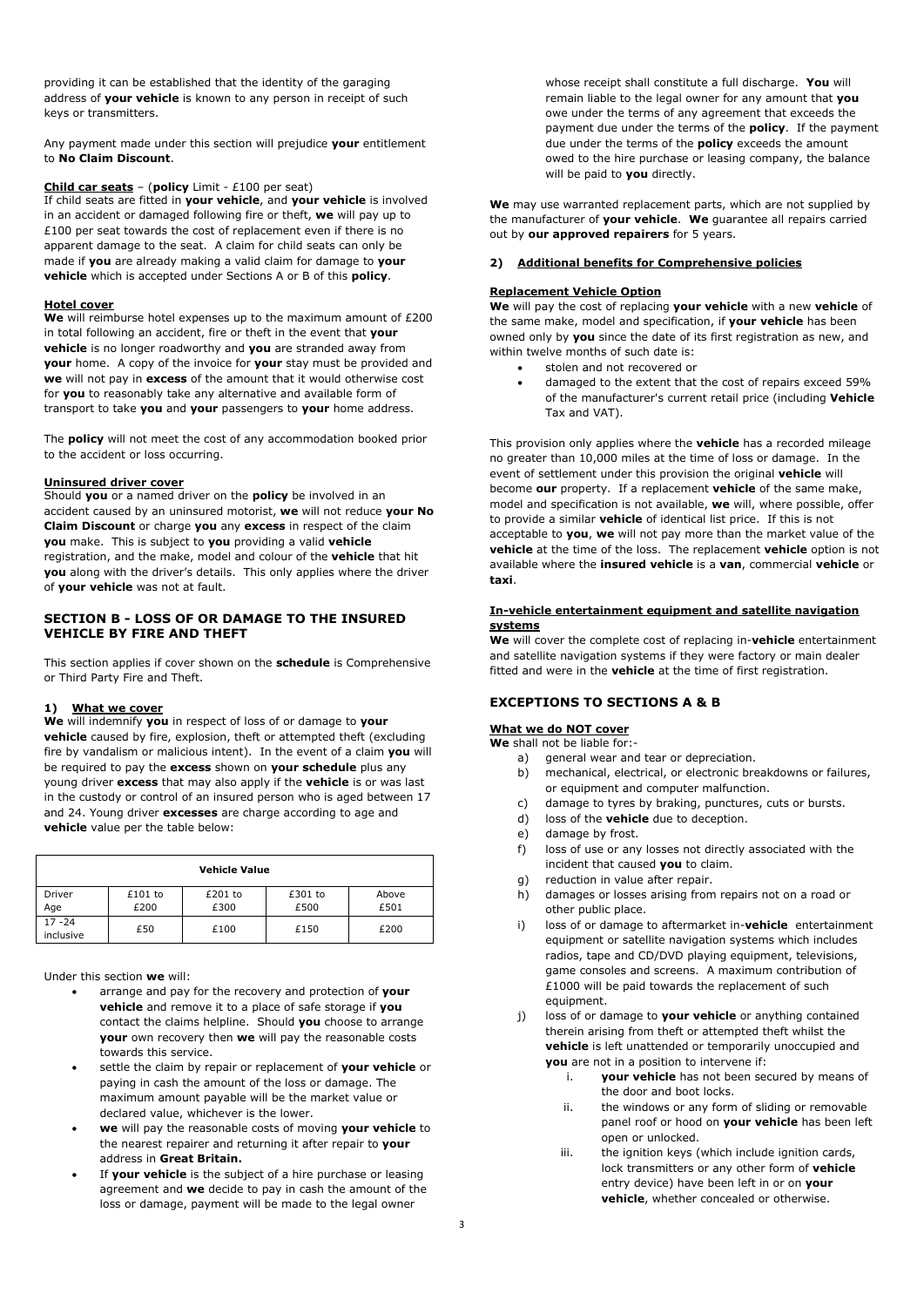- k) that part of the cost of any repair or replacement, which improves **your vehicle** beyond its condition immediately before the loss or damage occurred.
- l) a greater sum than the manufacturers last published list price for the replacement of any spare part or accessory lost or damaged.
- m) loss of or damage to **your vehicle** arising from it being taken by, or driven by, a person who was not an insured driver under the **policy**, but was a member of **your** family or household, or any other person known to **you**, unless **you** can prove that the driver intended to permanently deprive **you** of **your vehicle.**
- n) any amount in **excess** of £250 relating to sign writing, advertisements, logos or specialised artwork.

## **SECTION C - THIRD PARTY LIABILITY**

This section applies if cover shown on the **schedule** is Comprehensive, Third Party Fire and Theft or Third Party Only.

#### **What we cover**

**We** will cover the following categories listed below in respect of legal liability for accidental death, bodily injury to other people or damage to other people's property caused by, or arising out of, the use of **your vehicle** as detailed on **your Certificate of Motor Insurance** or by any **trailer** or caravan attached to **your vehicle**:

- a) **you.**
- b) anyone covered by **your Certificate of Motor Insurance** who **you** authorise to drive or use **your vehicle.**
- c) at **your** request any person using (but not driving) **your vehicle** with **your** permission for social, domestic and pleasure purposes.
- d) any passenger travelling in or getting into or out of the **vehicle.**
- e) **your** employers, while **you** are driving **your vehicle** on their business, but not when the **vehicle** is owned, leased, hired or operated by them.
- f) the legal personal representative of any deceased person covered by this section.

**We** will pay any emergency treatment fees as required by the current Road Traffic Act. A payment in respect of emergency treatment will not affect the allowance of **No Claim Discount** (Section E).

At **our** sole discretion and only with **our** prior consent, **we** will meet agreed fees for legal representation in the event of any coroner's inquest, fatal accident enquiry or other court proceedings.

## **EXCEPTIONS TO SECTION C**

## **What we do NOT cover**

**We** will not be liable for: a) any sum in **excess** of £25,000,000 inclusive of all costs for

- any one claim or series of claims arising from one event causing loss of or damage to property.
- b) any sum in **excess** of £5,000,000 inclusive of all costs for any one claim or series of claims arising from one event causing loss of or damage to property, where the **insured vehicle** is a **van** or commercial **vehicle.**
- c) damage to property owned by or held in trust by or in the custody or control of any person claiming **indemnity** under this section.
- d) any damage to any **vehicle** in connection with which **indemnity** is provided by this section or any consequential arising from such damage.
- liability covered by any other **policy** of insurance.
- loss of or damage to any **trailer**, caravan or **vehicle** (or to any property in the **trailer**, caravan or **vehicle**) being towed by **your vehicle** or being towed by a **vehicle** being driven by **you.**
- g) loss or damage or liability which is the responsibility of the person driving or steering any **vehicle** being towed by **your vehicle** or being towed by a **vehicle** being driven by **you.**
- h) loss or damage to any bridge, weighbridge, viaduct, road or other surface over which the **vehicle** is driven or anything

under the surface, caused by the weight or vibration of the **insured vehicle** or its load.

- i) any liability in respect of death, injury or damage caused or arising beyond the limits of any carriageway or thoroughfare in connection with:
	- i. the bringing of the load to the **vehicle** for loading thereon or
	- ii. the taking away of the load from the **vehicle** after unloading.
- j) any loss, damage or liability caused by pollution or contamination arising out of seepage or spillage of the load from the **vehicle** or movement of the load in the **vehicle.**
- k) death or bodily injury to the person driving or in charge of the **insured vehicle** or to any person being carried in or on, getting onto or off, a **trailer** or **vehicle** being towed.
- l) legal liability when a **trailer** or broken-down **vehicle** is being towed for profit.
- m) liability for death or injury to any employee of the person insured arising during the course of their employment except where required by insurance law.
- n) death or injury of any person caused by:
	- a) food poisoning
	- b) anything harmful contained in goods supplied c) any harmful or incorrect treatment given at or from **your vehicle**.
- o) liability for death, injury or damage resulting from the **insured vehicle**, or of machinery attached to it, being used as a tool of trade.

## **SECTION D - Foreign Use**

Before **you** travel abroad with **your vehicle you** must inform **your intermediary** or **us** of **your** intention to travel.

- 1) **We** will provide the compulsory minimum insurance required while the **insured vehicle** is in any member country of the EU or a country in respect of which the Commission of the European Union is satisfied that arrangements have been made to meet the requirements of Article 7(2) of the EU Directive on Insurance of Civil Liabilities arising from the use of motor **vehicles** (No. 72/166/EEC).
- 2) In addition, and subject to **our** consent:
	- a) the cover shown in **your policy schedule** will apply while **your vehicle** is being used in the countries specified above and while being transported (including loading and unloading) along a recognised sea, air or rail route between any countries to which this insurance applies.
	- b) **we** will also indemnify **you** following a valid claim under Section A or B of the **policy** against:
		- i. the reasonable cost of delivery of **your vehicle** to **you** or to **your** home in **Great Britain** after necessary repairs have been completed, or
		- ii. the amount of foreign customs duty liable as a direct result of the loss or damage to **your vehicle**  preventing its return to **Great Britain**
- 3) If **you** intend to travel to a country not specified above, subject to **our** consent, a Green Card will be issued and full **policy** cover will be provided.
- 4) Provided **your** main home is **Great Britain** then this **policy** will provide **you** with cover for foreign use to a maximum of 13 weeks or half the **policy** period whichever is the shorter duration.
- 5) **You** must pay any additional premium that may be required.

## **SECTION E – No Claim Discount (NCD)**

**No Claim Discount** - If no claim is made or arises under this **policy** during any one year of insurance **your** renewal premium will be reduced by a **No Claim Discount** in accordance with the scale of discounts applicable at the renewal date. Entitlement to **No Claim**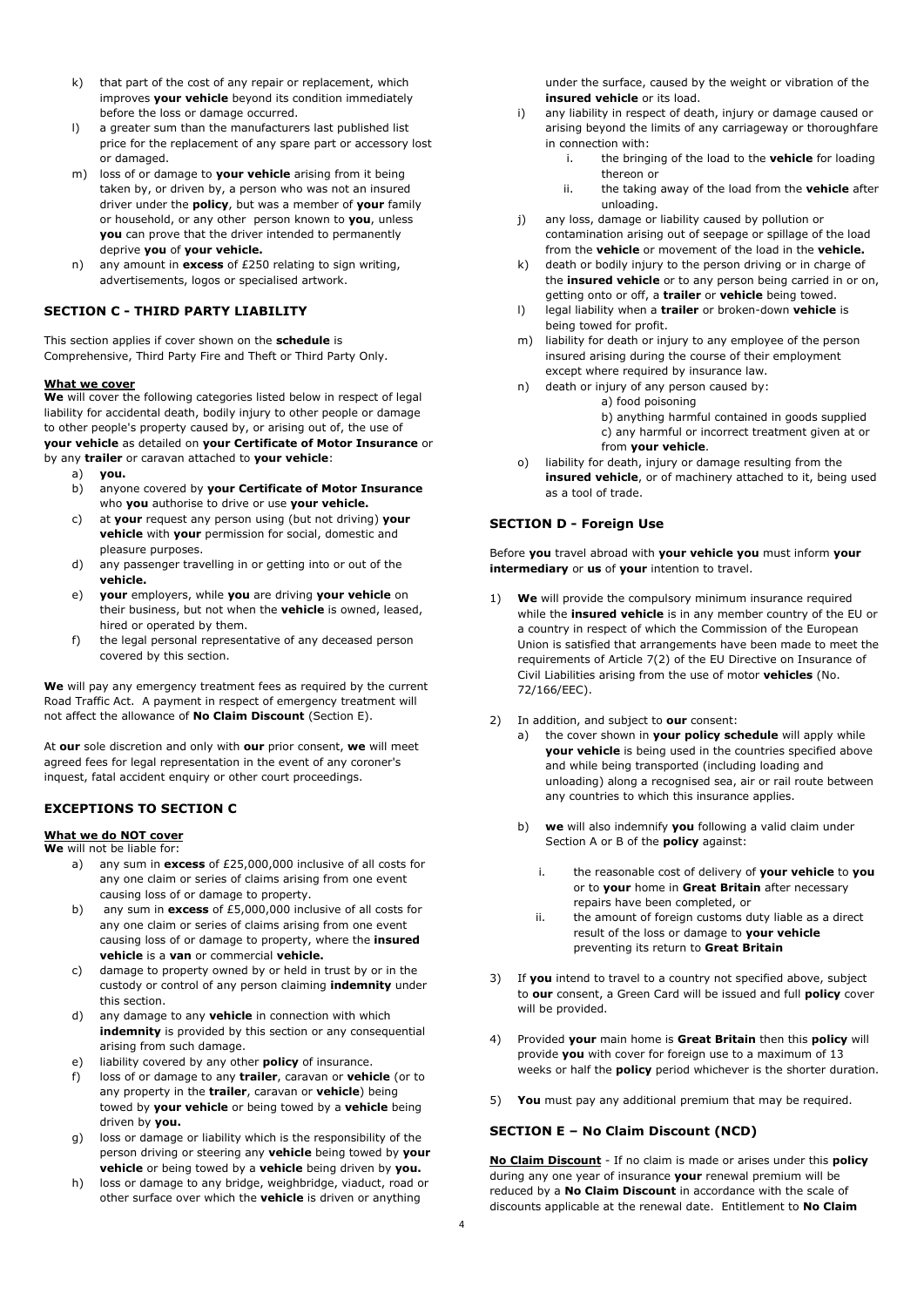**Discount** is not transferable to another person. Where a claim is made within the **policy** period **NCD** will be stepped back as shown in the scale below:

| <b>Number of</b> | NCD at next renewal without NCD Protection |          |             |  |
|------------------|--------------------------------------------|----------|-------------|--|
| years NCD for    | 1 claim                                    | 2 claims | 3 claims or |  |
| this             |                                            |          | more        |  |
| Quote/Renewal    | In next 5 years                            |          |             |  |
| 1 year           | Nil                                        | Nil      | Nil         |  |
| 2 vears          | Nil                                        | Nil      | Nil         |  |
| 3 years          | vear                                       | Nil      | Nil         |  |
| 4 vears          | 2 years                                    | Nil      | Nil         |  |
| 5 years or more  | 3 years                                    | vear     | Nil         |  |

**Protected No Claim Discount** – If **you** pay the additional charge for this add-on to **your policy we** will not reduce **your** number of years **No Claim Discount** when **you** next renew **your policy** if **you** make no more than two claims within five years. If **you** make a third claim **your** number of years **No Claim Discount** will be reduced as shown in the scale below:

| Number of     | NCD at next renewal with NCD Protection |          |          |          |          |
|---------------|-----------------------------------------|----------|----------|----------|----------|
| years NCD for | 1 claim                                 | 2 claims | 3 claims | 4 claims | 5 claims |
| this          |                                         |          |          |          | or more  |
| Quote/Renewal | In next 5 years                         |          |          |          |          |
| 1 vear        | 1 year                                  | vear     | Nil      | Nil      | Nil      |
| 2 years       | 2 years                                 | 2 years  | Nil      | Nil      | Nil      |
| 3 years       | 3 years                                 | 3 years  | 1 year   | Nil      | Nil      |
| 4 years       | 4 years                                 | 4 years  | 2 years  | Nil      | Nil      |
| 5 years or    | 5 years                                 | 5 years  | 3 years  | 1 year   | Nil      |
| more          | or more                                 | or more  |          |          |          |

## **SECTION F – Telematics**

This section applies if cover shown on the **schedule** is Comprehensive, Third Party Fire and Theft or Third Party Only and the **policy** is a **Telematics policy**.

#### **1) Telematics**

Where it is a condition of the **policy** that a **telematics** device is fitted or smartphone app enabled, it is **your** responsibility to ensure that any party who has an interest in the ownership of **your vehicle** (such as **your** partner or a hire purchase company) has agreed that a device can be installed or enabled. If a box is to be installed this must take place within 28 days of cover commencing. If a smartphone app is being used this must be enabled and registered within 15 days of cover commencing. Failure to comply with this condition will result in the **policy** being cancelled.

The **telematics** device or smartphone app must remain switched on and in use at all times to allow **us** to monitor driving performance and consider whether **your** premium should be adjusted. Premiums may go up or down, dependent upon driving behaviour.

Box installation will be carried out by an approved network service. **You** will be required to present the following original documentation to the engineer at the time of installation.

- a) Proof of **your no claim discount** (if applicable).
- b) **Vehicle** Registration Document (V5/log book). If **you** have recently purchased the **vehicle** and the V5 has not been received then the New **Vehicle** Supplement will suffice.
- c) Driving licence or both sides of photocard for all drivers to be insured. Certificates confirming **you** have passed a driving test will not be sufficient.

Photographs of the **vehicle** to be insured will be taken at the time of installation.

Enablement and registration of smartphone apps will need to be carried out by **you** and any named drivers. **Your policy** may be cancelled if the documentation required is not uploaded within 15 days of cover commencing.

The box has tamper-proof controls and attack safeguards. If the intelligent alert system is triggered it will notify the suppliers of any unauthorised tampering. An investigation will be initiated and a physical inspection by an engineer will be required. Any unauthorised tampering will invalidate the insurance cover provided and **your policy** may be cancelled.

A fee may be payable for installation and removal of a box. Full details of any fees or charges will have been provided at the time of purchase of this **policy**. Where a device has been fitted and the **policy** is cancelled the device will be disabled or removed. This will be carried out by an engineer from **our** approved network service. If **you** sell **your vehicle you** are obliged to notify the new owner if a **telematics** device has been installed. If **you** change **your vehicle** a **telematics** device must be installed or enabled in the new **vehicle**  being insured.

If an extreme driving event is observed **you** may be charged an additional premium. Full details of any fees or charges will have been provided at the time of purchase of this **policy**. If further instances of extreme driving are observed, **we** reserve the right to cancel **your policy**. Written notification will be sent to **you** in advance of any cancellation.

The previous year's actual driving behaviour will be used in the calculation of the renewal premium. Where the actual driving behaviour is known to **us**, following the expiry of a **policy** where it was a condition to have a **telematics** device installed, it will be applied to any future policies where **we** are the **insurer**.

#### **2) Use of telematics data**

It is important that **you** read this section and understand how **we** will use the data collected by the device. By proceeding with the application for insurance **you** are consenting to the use of the data to assess **your** driving behaviour and adjust **your** premium accordingly. This policy wording must be shown to any named driver on **your** insurance **policy** so they are aware that their driving will be monitored. **We** and **our** appointed **intermediaries** and **agents** will process this data securely.

From the date of installation and registration **we** will use the **telematics** device to capture data from **your vehicle**. An electronic data feed will translate the GPS coordinates from the device to provide information, such as road type, road surface and speed limit of the road **you** are driving on at any specific time. This will enable **us** to build a profile of **your** driving behaviour.

**We** and those acting on **our** behalf will use the data from the devices to:

- provide **you** with data via **your** dashboard portal relating to **your** driving behaviour.
- calculate **your** premiums based upon actual **vehicle** usage and driving behaviour.
- provide further clarification as to the circumstance of a claim if **you** make a claim under the **policy.**

**Your** information will continue to be used for the purposes outlined above once **your policy** ends, until the **telematics** device is disabled. Data collected by the **telematics** device may be disclosed to third parties with **your** permission in the following circumstances:

- a) if required for installation, servicing or if the device needs to be disabled.
- b) where there is a requirement by law to disclose such information.

#### **3) Mid term adjustments on telematics policies**

If the **vehicle** covered under this **policy** is deemed to be a total loss and the **vehicle** is immediately replaced, no return of premium will be given and an additional premium may be required for the remaining portion of the **policy**. No return of premium will be given for any subsequent policy adjustments for the remaining portion of the **policy**.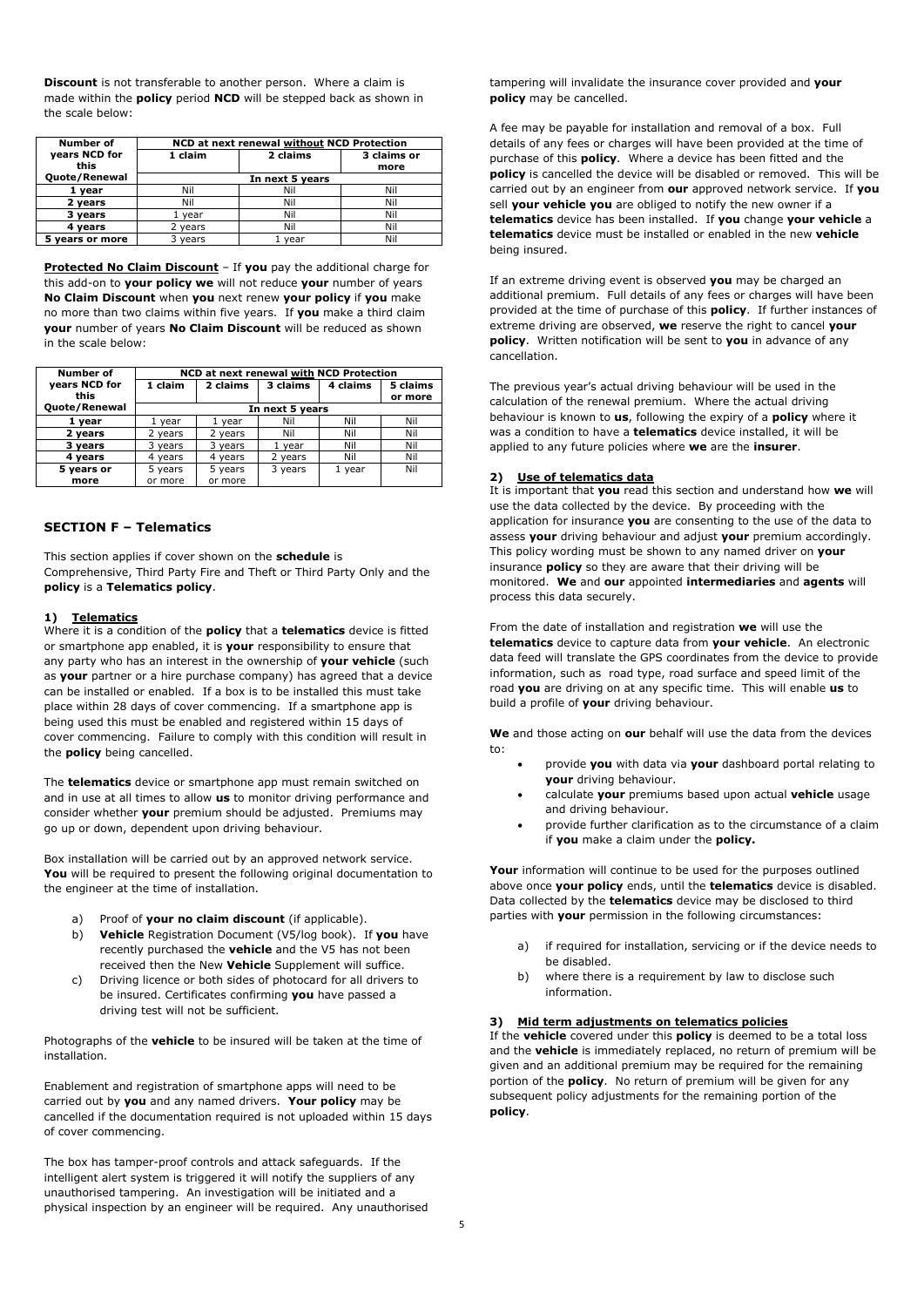## **SECTION G - General Exclusions**

## **What we do NOT cover**

#### **1) Use of the insured vehicle**

This **policy** does not provide cover for any loss, damage, accident or injury occurring whilst **your vehicle** is being:

- a) driven by or in the custody or control of a person who is not permitted to drive by the **Certificate of Motor Insurance** or by a person who to **your** knowledge does not hold a licence to drive the **vehicle.**
- b) driven by or in the custody or control of a person not complying with the terms or limitations of the driving licence held.
- used for purposes not permitted by the **Certificate of Motor Insurance.**
- d) driven by **you** or any person, should it be proved to **our** satisfaction that the driver was driving under the influence of drink or drugs. A conviction under the relevant law (including convictions for the offences of failing to supply specimens of breath, urine or blood) shall be deemed to be conclusive evidence of the condition of the driver at the time and date of the occurrence giving rise to the conviction.
- e) driven by **you** or any person, should it be proved to **our** satisfaction that the driver or any person supervising the driver was using a hand-held mobile telephone or other hand-held interactive communication device contrary to Section 41D of the Road Traffic Act.
- f) used for private or public hire outside of **your** licenced operating area.

#### **2) Contractual liability exclusion**

This **policy** does not provide cover for any liability, which attaches because of an agreement but which would not have attached in the absence of the agreement.

#### **3) War risks exclusion**

This **policy** does not provide cover for any consequence of war, invasion, act of foreign enemy, hostilities (whether war be declared or not), civil war, rebellion, revolution, insurrection, military or usurped power except so far as is necessary to meet the requirements of the .<br>Road Traffic Acts.

## **4) Radioactive contamination and explosive nuclear assembly exclusion**

This **policy** does not provide cover for:

- a) loss of or destruction of or damage to any property whatsoever or any loss or expense whatsoever resulting from or arising from any consequential loss, and
- b) any legal liability of whatsoever nature directly or indirectly caused by, contributed to, or arising from:
	- i. ionising radiations or contamination by radioactivity from any irradiated nuclear fuel or from any nuclear waste from the combustion of nuclear fuel.
	- ii. the radioactive, toxic, explosive or other hazardous properties of any explosive nuclear assembly or nuclear component thereof.

#### **5) Racing and deliberate acts**

This **policy** does not provide cover for any loss, damage, death or injury arising whilst **your vehicle** is being used in any rallies or as a result of racing formally or informally against another motorist, "road rage", suicide or any deliberate act caused by **you** or any driver insured to drive **your vehicle**.

## **6) Riot and civil commotion exclusion**

This **policy** does not provide cover for any consequence of riot or civil commotion or malicious act (other than by fire or explosion) occurring outside **Great Britain.**

## **7) Earthquake exclusion**

This **policy** does not provide cover for any accident, injury, damage or loss arising during or in consequence of an earthquake occurring outside **Great Britain.**

## **8) Foreign jurisdiction exclusion**

This **policy** does not provide cover for any accident, injury, loss, damage or liability in respect of which any proceedings are brought or judgment is obtained in any court outside **Great Britain** unless such proceedings are brought or judgment is obtained in the court of a foreign country arising out of the use of **your vehicle** in that foreign country where **we** have agreed to extend cover under the **policy** to include such foreign use.

## **9) Airport use exclusion**

This **policy** does not provide cover for any accident, injury, damage, loss, or any losses not directly associated with the incident or any liability of whatsoever nature while **your vehicle** is in or on that part of an aerodrome, airport, airfield or military base provided for:

- a) the take-off or landing of aircraft and/or the movement of aircraft on the surface.
- b) aircraft parking aprons including the associated service roads, refuelling areas and ground equipment parking areas.

#### **10) Terrorism**

This **policy** does not provide cover for any liability arising out of acts of terrorism as defined in Part 1 of the Terrorism Act 2006 or any subsequent amendments to this legislation, except as is necessary to meet the requirements of the Road Traffic Acts. In territories other than the UK the definition contained in the Terrorism Act 2006 or any subsequent amendments to this legislation will be deemed to be the applicable definition.

## **11) Hazardous goods**

This **policy** does not provide cover for any accident, injury, damage or loss caused directly or indirectly by carrying of **hazardous goods**, other than to meet the requirements of the Road Traffic Acts.

## **12) Misfuelling**

This **policy** does not provide cover for replacing parts that have been contaminated or damaged as a result of putting the incorrect fuel in **your car** or failing to keep the correct amount of lubricant in **your car** or loss or damage to the car caused by an inappropriate type or grade of fuel being used.

#### **13) Towing**

Except where the **vehicle** is a licensed **taxi**, where towing of a **trailer** is permitted (excluding any caravan or disabled mechanically propelled **vehicle**), this **policy** does not provide any cover when the **vehicle** is towing for hire or reward any caravan, **trailer** or disabled mechanically propelled **vehicle**.

#### **14) Explosion, sparks or ashes**

This **policy** does not cover any liability, loss or damage caused by explosion, sparks or ashes from the **insured vehicle** or from any **trailer** or machinery attached to, or detached from it.

#### **15) Goods sold, transported or supplied**

This **policy** does not cover any liability, loss or damage resulting from anything sold, transported or supplied by **you** or on **your** behalf.

#### **16) Compensation**

This **policy** will not compensate **you** if **you** are unable to use **your vehicle** or for any other expenses **you** have to pay because of this.

#### **17) Malicious damage**

This **policy** does not cover loss or damage caused maliciously or deliberately by any person employed by **you** or using **your vehicle** with **your** permission or agreement.

#### **18) Un-roadworthy, unsafe & insecure loads**

This **policy** does not provide cover for any accident, injury, damage or loss when the **insured vehicle** is: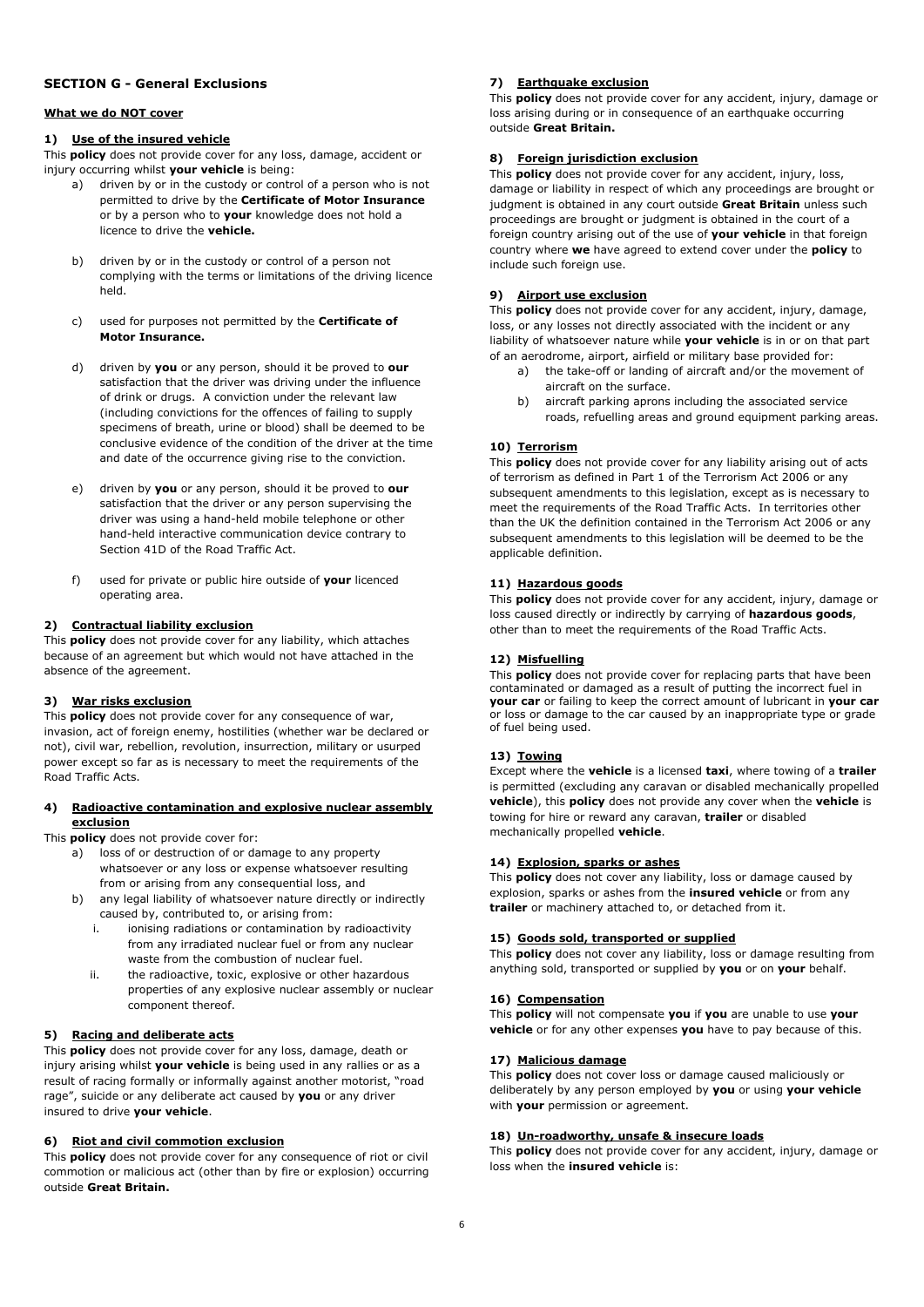- a) being driven in an unsafe, un-roadworthy or damaged condition or does not have a valid MOT certificate when needed.
- b) being driven with a number of passengers which is unsafe or greater than the seating capacity of **your vehicle.**
- c) carrying an unsafe load.
- d) towing a **trailer** which is unsafe or has an insecure load.

#### **19) Replacement parts, accessories & glass**

If **your vehicle** is damaged and suitable parts, accessories or glass are not available from stock in the United Kingdom **we** may at **our** option make a payment on a cash in lieu of repair basis. In this event the amount **we** will pay for new parts and accessories will be limited to the manufacturer's last list price in the country of origin of **your vehicle**. Currency exchange rates will be those applicable at the date of the accident or loss. **We** will not be liable for the cost of importation of any necessary part or accessory into the United Kingdom.

## **20) Cyber**

**We** shall not be liable for any, death, bodily injury, loss or damage as a result of interference, malfunction or failure, either accidental or deliberate, with the **vehicles** electronics, computer systems or artificial intelligence systems as a result of an act of cybercrime or a similar malicious act.

## **SECTION H - General Conditions**

## **1) Geographic limits**

- This **policy** applies: a) within the territorial limits of **Great Britain** or in transit by sea or rail between these places, including loading and unloading.
	- b) elsewhere as described in Section D Foreign use.

#### **2) Duties of the policyholder and prevention of fraud**

#### **a) Duties of the policyholder**

The insurance described in this **policy** will only be provided if:

- i. any person claiming **indemnity** has complied with all its terms, conditions and **endorsements.**
- ii. the information given in the **proposal form** or **statement of insurance** declaration is complete and correct to the best of **your** knowledge and belief.
- iii. **you** or any person named on the **Certificate of Motor Insurance** has taken all reasonable steps to safeguard **your vehicle** from loss or damage.
- iv. **you** maintain **your vehicle** in an efficient roadworthy condition and **we**, upon request, are granted the right to examine **your vehicle** and its accessories and to access and copy any data records retained within the **vehicle.**
- v. **you** give immediate notice to **us** in writing of any important change to the information provided on the **proposal form**  or **statement of insurance** or other information supplied by **you** or on **your** behalf, which is incorporated herein as the basis of the contract.

For examples of important changes refer to the section entitled **IMPORTANT CHANGES** at the beginning of this **policy** wording. This condition applies to information relating to **you** and any driver covered by this insurance.

#### **b) Misrepresentation of risk**

If **you** or anyone representing **you**:

- i. provides **us** with misleading or incorrect information to any of the questions asked when applying for, amending or renewing this insurance.
- ii. deliberately misleads **us** to obtain cover, gain a cheaper premium or more favourable terms.
- iii. provides **us** with false documents.
- iv. makes a fraudulent payment by bank account and/or card to **our intermediary**.

#### **We** may:

- i. agree to amend **your policy** to record the correct information, apply any relevant **policy** terms and conditions and collect any additional premium due.
- ii. reject a claim or reduce the amount of payment **we** make.
- iii. cancel or void **your policy** (treat it as if it never existed), including all other policies which **you** have with **us**, and apply a cancellation premium charge.

Where fraud is identified **we** will:

- i. Not return any premium paid by **you**.
- ii. Recover from **you** any costs **we** have incurred. iii. It is **our** practice to co-operate fully with the Police authorities in the detection and prosecution of those involved in fraud and to report all such matters under the Proceeds of Crime Act 2002.

## **c) Claims Fraud**

If **you** or anyone representing **you** makes a claim or a statement in connection with any claim or part of any claim that is fraudulent, false or exaggerated **we** may:

- i. Reject the claim or reduce the amount of payment **we** make.
- ii. Cancel **your policy** from the date of the fraudulent act and not return any premium paid.
- iii. Recover from **you** any costs **we** have incurred relating to the fraudulent claim and any further claims notified after the date of the fraudulent act.
- iv. It is **our** practice to co-operate fully with the Police authorities in the detection and prosecution of those involved in fraud and to report all such matters under the Proceeds of Crime Act 2002.

#### **3) Claim notification and co-operation**

**We** must be notified by **you** as soon as reasonably possible, and in any event within 48 hours, following any loss, damage or accident, which might give rise to a claim under the **policy**. There are several ways **you** can report **your** claim:

- **You** can call **our** helpline number 0330 024 8000 or any other helpline operated by **your intermediary**.
- **You** can complete **our** online form which can be found on **our** website https://sabre.co.uk/claims/make-a-claim.
- **You** can write to **us.**
- **You** an email **us** at claims@sabre.co.uk.

Any letter, writ or summons must be sent to **us** unanswered, immediately it is received. **Your** entitlement to cover under the **policy** could be prejudiced if dispatch of such documents is unreasonably delayed.

**You** must notify **us** immediately in the event that **you** are notified of any coroner's inquest, fatal accident enquiry or other court proceedings following any accident to include any Police proceedings relating to offences alleged to have been committed by the driver or other user of the **vehicle** at the time of or following the accident.

**You** and any other person claiming **indemnity** must provide **us** with all information and assistance necessary to investigate and settle claims made under this **policy**.

## **4) Conduct of claims/subrogation**

Except with **our** written consent, no admission, offer, promise, payment or **indemnity** shall be made by **you** or any person (or on behalf of any person) claiming **indemnity** under the **policy**. **We** shall be entitled to conduct the defence or settlement of any claim and to instruct the solicitors of **our** choice to act for **you** in any proceedings. In circumstances where it is considered appropriate to do so **we** will be entitled to admit liability on behalf of **you** or any person claiming **indemnity** under the **policy**. Such admissions may be made prior to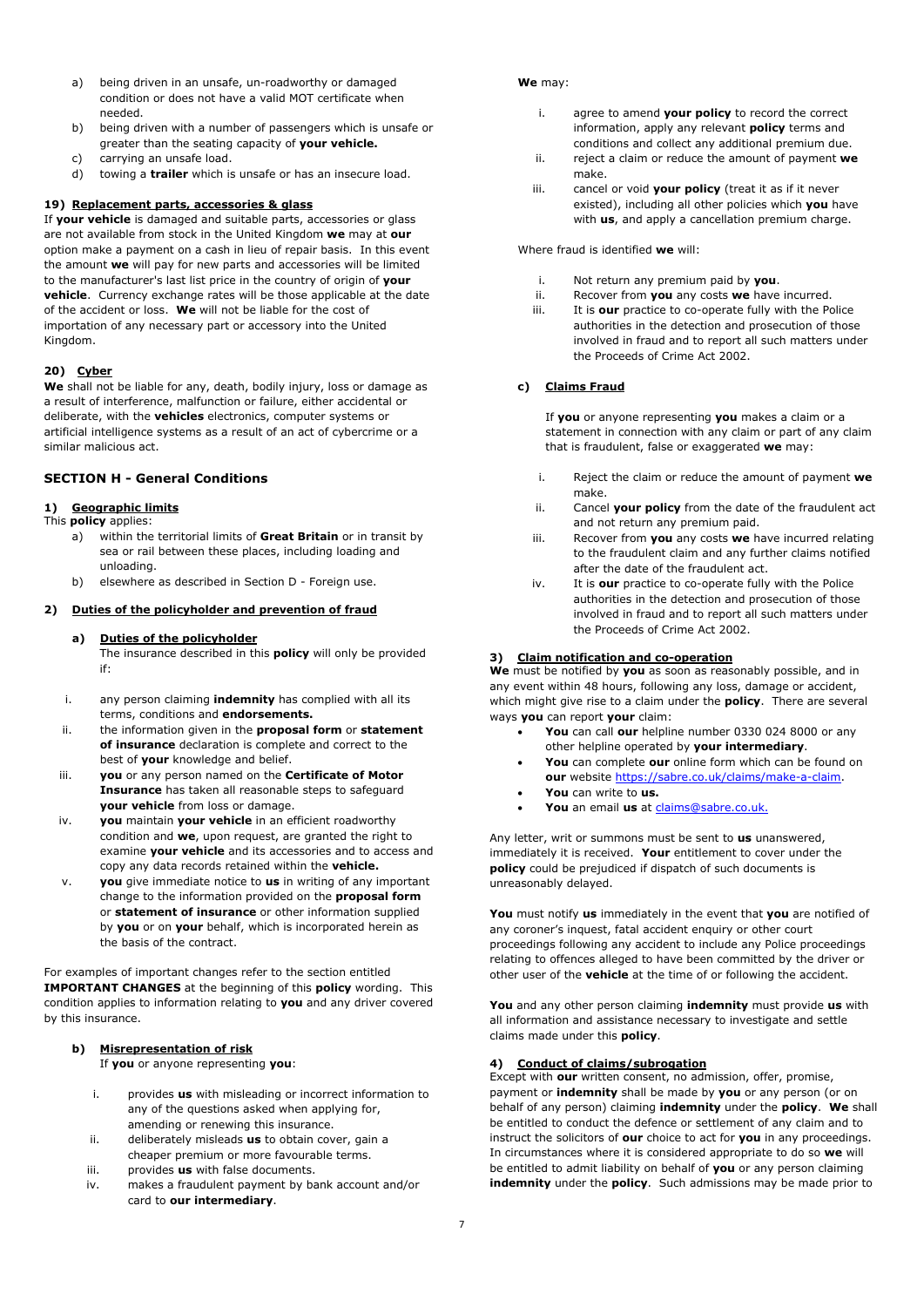or after the commencement of proceedings in relation to any event likely to give rise to a claim under the **policy**.

## **5) Electronic Service**

In the event that **we** bring proceedings against **you** as a result of any act or omission by **you** in relation to this **policy we** may, at **our** discretion, serve proceedings upon **you** by email utilising the email address **you** provided to **us** when taking out this **policy** or such other email address **you** notify to **us** in writing from time to time. Documents will be provided in an Adobe Acrobat compatible format with a total message size not exceeding 5 megabytes (MB).

#### **6) Contribution**

If at any time a claim arises under this **policy** where there is another insurance **policy** covering the same loss, damage or liability, **we** will only pay the proportionate amount of the claim.

## **7) Avoidance of certain terms and rights of recovery**

If **we** are required to pay a claim under **Road Traffic Law** or the law of any country in which this **policy** operates (including settling such a claim on a reasonable basis in anticipation of such a liability), which **we** would not otherwise be liable to pay had the law not existed, **we** shall be entitled to recover such payments (including the legal costs of reasonably defending the claim) from **you** if **you** or any named driver under the **policy**:

- a) caused the loss directly or indirectly.
- b) caused or permitted the **vehicle** to be driven by an uninsured driver.
- c) through act or omission, caused this insurance to be invalid.

#### **8) Mid-term adjustments**

From time to time **you** may need to amend personal information on **your policy** such as changing **your** address or **vehicle**. **Your intermediary** will process any changes **you** need to make and advise **you** of any charges **you** are due to pay. If **you** are replacing a **vehicle** which has been deemed to be a total loss after an accident, no return of premium will be given and an additional premium may be required for the remaining portion of the **policy**. If you sell your **vehicle** and **you** are not replacing it then cover under this **policy** will automatically terminate.

## **9) Cancellation**

### **Cooling off period**

If **you** find that the **policy** does not suit **your** requirements and **we** have not provided **you** with all necessary information before **you** made **your** decision to purchase this **policy**, **you** may, within 14 days of receiving the full **policy** documentation, cancel **your** cover, in writing, returning all **policy** documentation. This right does not apply if **you** have made an adjustment to **your policy**. The charges for cancellation for this reason are shown below:

| <b>Policy period</b> | <b>Calculation</b><br>method | <b>Minimum</b><br>premium<br>retained | <b>Administration</b><br>charge |
|----------------------|------------------------------|---------------------------------------|---------------------------------|
| All                  | Pro-rata                     | $£25 + IPT$                           | £0                              |

If the **vehicle** covered under the **policy** is deemed to be a total loss there is no return of premium.

#### **Cancelling outside the Cooling off period**

**You** may cancel the **policy** in writing at any time by notifying **us** or **your intermediary** of **your** intention to cancel. Subject to no claim arising in the current **period of insurance**, **we** will give a return of premium for the unexpired portion of the **policy** less any administration charge.

**We** or **our** authorised **intermediary** may cancel the **policy** by giving seven days' notice in writing, via post or email, to **your** last known home address or email address. Subject to no claim arising in the current **period of insurance, we** will give a return of premium for the unexpired portion of the **policy** less any administration charge unless the cancellation is due to fraud and **we** are legally entitled to keep the premium under the Consumer Insurance (Disclosure and Representations) Act 2012. Please note: The Consumer Insurance (Disclosure and Representations) Act 2012 sets out situations where failure by a **policyholder** to provide complete and accurate

information allows **us** to cancel the **policy**, sometimes back to its start date, and keep any premiums paid. Where **we** obtain proof of fraud or a serious non-disclosure **we** may cancel the **policy** immediately and backdate cancellation to the inception date or to the date when the incomplete or inaccurate information was supplied. **You** are responsible for notifying all named drivers that cover has been cancelled.

Should the **vehicle** covered under this **policy** be sold and not replaced immediately, **you** must notify **us** or **your intermediary** in writing, and the **policy** will be cancelled. Provided **you** have not made a claim or been involved in an accident or loss, regardless of blame, in the current **period of insurance**, **we** will give a return of premium for the unexpired portion of the **policy** less any administration charge.

In the event that **you** have agreed to pay **your** premium monthly and **your policy** is cancelled, **you** will be required to continue to make **your** monthly payments in accordance with the agreement until the full annual premium has been paid where a claim has been made under the **policy**. If payments are not made in accordance with the agreement, the full annual premium becomes payable immediately.

#### **Cancellation scale and charges**

| <b>Policy period</b> | Calculation<br>method               | Minimum<br>premium<br>retained | <b>Administration</b><br>charge |
|----------------------|-------------------------------------|--------------------------------|---------------------------------|
| 3 month policy       | Short period                        | 100%                           | £0                              |
| 6 month policy       | Pro-rata based on<br>180 days cover | 55%                            | £0                              |
| 8 month policy       | Pro-rata based on<br>240 days cover | 0                              | $£50 + IPT$                     |
| 12 month policy      | Pro-rata based on<br>365 days cover | 0                              | $£50 + IPT$                     |

**ENDORSEMENTS -** Only applicable if stated in the **schedule** 

**2 - In-vehicle entertainment and navigation equipment**  The **indemnity** provided under Sections A and B of this **policy** in respect of any in-**vehicle** entertainment equipment or satellite navigation system permanently fitted as standard by the **vehicle** manufacturer shall be unlimited. A maximum contribution of £1000 will be given towards the replacement of aftermarket in-**vehicle** entertainment equipment and satellite navigation systems. This **endorsement** is otherwise subject to the terms, conditions and exceptions of the **policy**.

#### **4 - Two way radios, meters and card payment machines**

The **indemnity** provided under Sections A and B includes loss of, or damage to, radio transmitting and receiving equipment, meters and card payment machines permanently installed in the **vehicle** and used in connection with the **policyholder's** occupation. The maximum sum payable in respect of such loss or damage shall be limited to £1000. Any claim made in respect of such loss or damage will be subject to the relevant **policy excess** specified in the **schedule**. This **endorsement** is subject to the terms, conditions and exceptions of the **policy**.

#### **8 - Accidental and malicious damage, fire and theft excess**

In respect of each and every occurrence **we** shall not be liable under Sections A and B for the first amount specified on the **schedule**. The sum specified shall be in addition to any other amount for which **we** are not liable under the **policy**.

#### **9 - Anti-theft device**

**We** shall not be liable for loss of or damage to **your vehicle** caused by theft or attempted theft unless:

- a) **your vehicle** is fitted with an immobilising system accepted by the **us** and
- b) **you** are in possession of all the keys and/or activating accessories and the certificate of installation as provided by the manufacturer of the device, and the device is operated in accordance with the manufacturer's instructions whilst **your vehicle** is parked and unattended.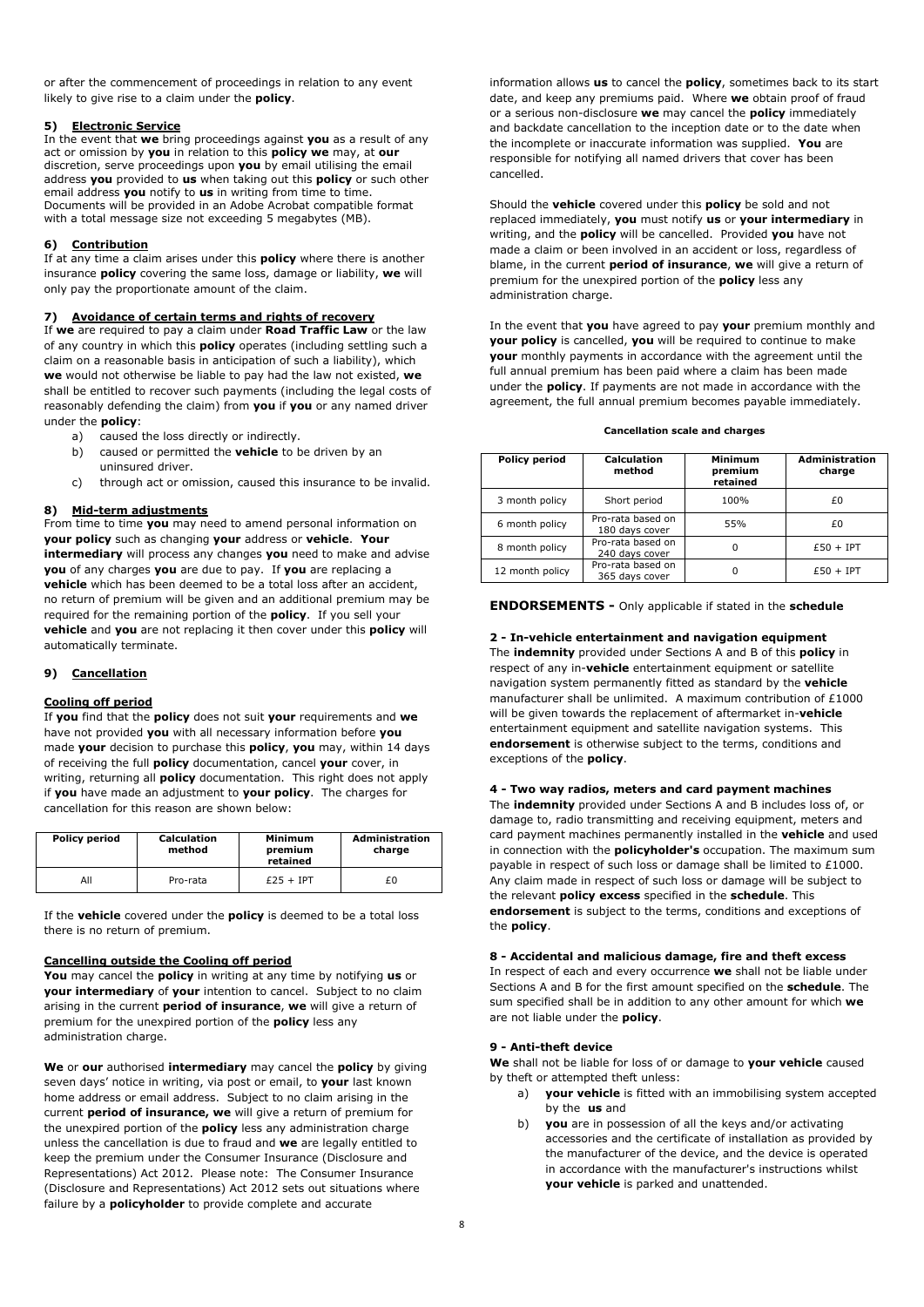#### **10 - Garaging / vehicle security**

**We** shall not be liable under section B in respect of loss of or damage to **your vehicle** caused by theft or attempted theft which shall include the taking and driving away of **your vehicle** without authority unless **your vehicle** is kept in a locked and secured location to which the general public does not have access. This restriction will not apply when the **vehicle** is parked during the course of a journey.

#### **11 - Protected No Claim Discount**

Any entitlement under Section E of this **policy** shall be maintained provided that not more than two claims have arisen in any five consecutive years.

#### **39 - Driving other cars extension**

The **policyholder**, who may also drive with the permission of the owner any insured **vehicle** not owned by the **policyholder** or hired to the **policyholder** under a hire purchase agreement or leased to the **policyholder** under a leasing agreement or provided to the **policyholder** as a **courtesy car** and not owned by or hired or lent to the **policyholder** by the **policyholder**'s employer or partner.

COVER IS NOT PROVIDED:

- a) for loss or damage to the **vehicle you** are driving.
- b) if **you** are covered by any other **policy** of Insurance to drive the **vehicle**.
- c) if the **vehicle** is being used outside the territorial limits of this **policy.**
- d) unless a current and valid **policy** of Insurance is in force for the **vehicle** being driven under this section of this **policy** evidenced by a valid **policy** of insurance appearing on MID at the time of use.
- e) for recovery of any **vehicle** which has been impounded by the police or local authority.
- for use of the **vehicle** other than as described on the **Certificate of Motor Insurance.**
- g) if the insured **vehicle** specified on the current **schedule** has been disposed of or has become the subject of a total loss.

#### **40 - Fire and theft excess**

In respect of each and every occurrence **we** shall not be liable under Section B for the first amount specified on the **schedule**. The sum specified shall be in addition to any other amount for which **we** are not liable under the **policy**.

#### **41 - Tracking device**

**We** shall not be liable for loss of, or damage to **your vehicle** caused by theft or attempted theft, unless **your vehicle** is fitted with a tracking device using GPS satellite technology for which there is continuous subscription.

## **COMPLAINTS PROCEDURE**

#### **What to do if you wish to complain**

**Our** goal is to give excellent service to all of **our** customers but **we** recognise that things do go wrong occasionally. **We** take all complaints **we** receive seriously and aim to resolve all of **our** customers' problems promptly. To ensure that **we** provide the kind of service **you** expect **we** welcome **your** feedback. **We** will record and analyse **your** comments to make sure **we** continually improve the service **we** offer.

#### **What will happen if you complain?**

**Your** complaint will be acknowledged within two working days, **we** aim to resolve all complaints within five working days. Once an assessment and full investigation of **your** concerns has been made, **we** will respond with a decision. Most of **our** customers' concerns can be resolved quickly but occasionally more detailed enquiries are needed. If this is likely, **we** will contact **you** with an update and give **you** an expected date of response. An investigation of **your** complaint will be carried out at a senior level and a final decision given. If **you** are dissatisfied with **our** final decision, **you** can refer the matter to the Financial Ombudsman Service (FOS). The FOS will only consider **your** complaint if **you** have given **us** the opportunity to

resolve it, and **you** are a private **policyholder,** so please follow the steps below. If however, **we** do not resolve **your** complaint within 40 working days, the FOS will accept a direct referral. Whilst **we** are bound by the decision of the FOS, **you** are not. If **you** continue to remain dissatisfied, **we** would recommend that **you** take independent legal advice. Following the complaint procedure in this **policy** does not affect **your** right to take legal action.

#### **The Next Steps**

#### **Step 1**

Seek resolution by contact with **us**

If **you** are disappointed with any aspect of the handling of **your** insurance **we** would encourage **you** to contact the department concerned. **You** can write, email or telephone, whichever suits **you**, and ask **us** to review the problem. An investigation of **your** complaint will be carried out at a senior level and a final decision given.

#### **Step 2**

Refer **your** complaint to the Financial Ombudsman Service.

#### **Online dispute resolution**

If **you** have already contacted **us** and **we** have not resolved **your** complaint to **your** satisfaction, **you** may wish to use the European Commission's Online Dispute Resolution service,

https://ec.europa.eu/consumers/odr/main. This is an online portal designed to help consumers who have bought goods or services online to conduct dispute resolution, in any of the official languages of the European Union, which will then be forwarded to the Financial Ombudsman Service.

Alternatively, **you** may want to contact the Financial Ombudsman Service directly at the address below: Financial Ombudsman Service, Exchange Tower, Harbour Exchange, London, E14 9SR From landlines call: 0800 023 4567 From mobiles call: 0300 123 9123 Website: http://www.financial-ombudsman.org.uk

## **FINANCIAL SERVICES COMPENSATION SCHEME (FSCS)**

**You** are covered by the Financial Services Compensation Scheme (FSCS) and may be entitled to compensation from the scheme if **we** cannot meet **our** financial obligations. This depends on the type of insurance **you** have and the circumstances of **your** claim. Further information about compensation scheme arrangements is available from the FSCS by visiting the FSCS website at https://fscs.org.uk or by phoning 0800 678 1100 or writing to:

Financial Services Compensation Scheme 10th Floor, Beaufort House 15 St Botolph Street London EC3A 7QU

## **DATA PROTECTION**

**We** are governed by the Data Protection Act (DPA) and the General Data Protection Regulation (GDPR), legislation which is applicable to the United Kingdom. Under this legislation **we** have to advise **you** how **we** may use **your** details and tell **you** about the systems that **we** have in place to detect and prevent fraudulent applications and claims. Information **you** supply may be used by **us**, **our** associated companies and **agents**, by reinsurers and **your intermediary** for the purposes of administering **your policy**. This information may be disclosed to other regulatory bodies for the purposes of monitoring and/or enforcing **our** compliance with any regulatory rules or codes.

**Your** information may also be used for offering renewal, research and statistical purposes and crime prevention. It may be transferred to any country, including countries outside the European Economic Area for any of these purposes and for systems administration. In order to assess the terms of the insurance contract or administer claims that arise, **we** may need to collect data that the DPA and GDPR define as sensitive (such as driving licence information, medical history or criminal convictions). In assessing, investigating, handling and